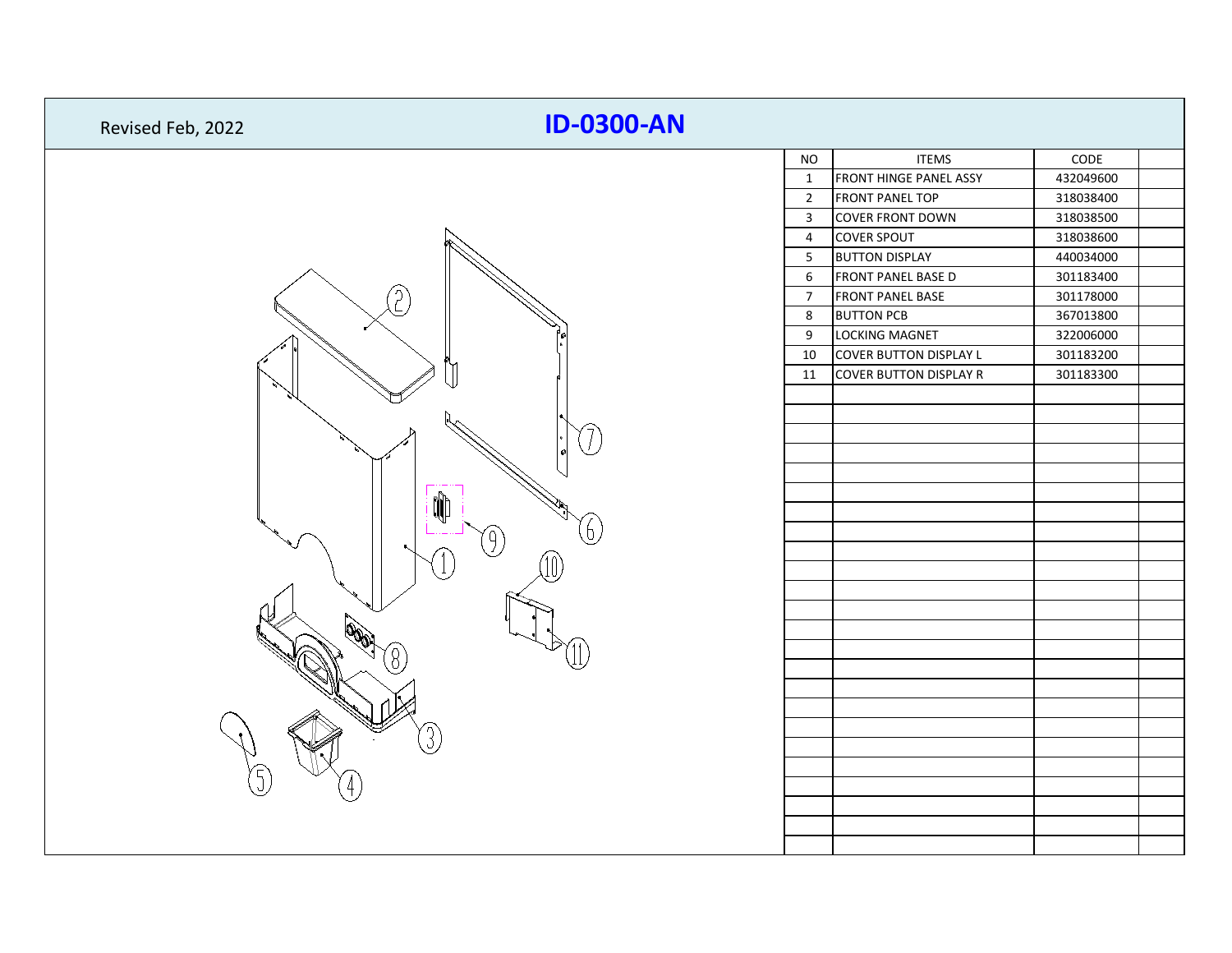| Revised Feb, 2022 | <b>ID-0300-AN</b> |                |                                   |           |
|-------------------|-------------------|----------------|-----------------------------------|-----------|
|                   |                   | <b>NO</b>      | <b>ITEMS</b>                      | CODE      |
|                   |                   | $\mathbf{1}$   | <b>BRACKET BASE SHUTTER LEVER</b> | 301178400 |
|                   |                   | $\overline{2}$ | POM BEARING                       | 310006400 |
|                   |                   | 3              | SHAFT SHUTTER LEVER               | 314043500 |
|                   |                   | 4              | FILM MICRO SWITCH                 | 120001500 |
|                   |                   | 5              | MICRO SWITCH                      | 355024200 |
|                   |                   | 6              | <b>BRACKET MICRO SWITCH</b>       | 301178500 |
|                   |                   | $\overline{7}$ | FRONT PANEL DOWN                  | 317206800 |
|                   |                   | 8              | SHUTTER LEVER                     | 309005801 |
|                   |                   | 9              | E-RING 4                          | 213001300 |
|                   |                   | 10             | LOCKER                            | 219003800 |
|                   |                   | 11             | <b>LOCKING PLATE</b>              | 301178200 |
|                   |                   | 12             | <b>ASSY SHUTTER</b>               | 427059301 |
|                   |                   | 13             | UVC WATER PROOF MODULE            | 500001500 |
|                   |                   | 14             | LED PCB                           | 367013900 |
|                   |                   | 15             | COVER BRACKET UV LED              | 301185900 |
|                   |                   | 16             | <b>BRACKET UV LED</b>             | 301180600 |
|                   |                   | 17             | COVER IN LED PCB                  | 620001100 |
|                   |                   | 18             | <b>COVER LED PCB</b>              | 620001200 |
|                   |                   | 19             | SPOUT                             | 318038700 |
|                   |                   | 20             | <b>STEM ELBOW</b>                 | 398013800 |
|                   |                   | 21             | <b>WATER SPOUT</b>                | 301180500 |
|                   |                   |                |                                   |           |
|                   |                   |                |                                   |           |
|                   |                   |                |                                   |           |
|                   |                   |                |                                   |           |
|                   |                   |                |                                   |           |
|                   |                   |                |                                   |           |
|                   |                   |                |                                   |           |
|                   |                   |                |                                   |           |
|                   |                   |                |                                   |           |
|                   |                   |                |                                   |           |
|                   |                   |                |                                   |           |
|                   |                   |                |                                   |           |
|                   |                   |                |                                   |           |
|                   |                   |                |                                   |           |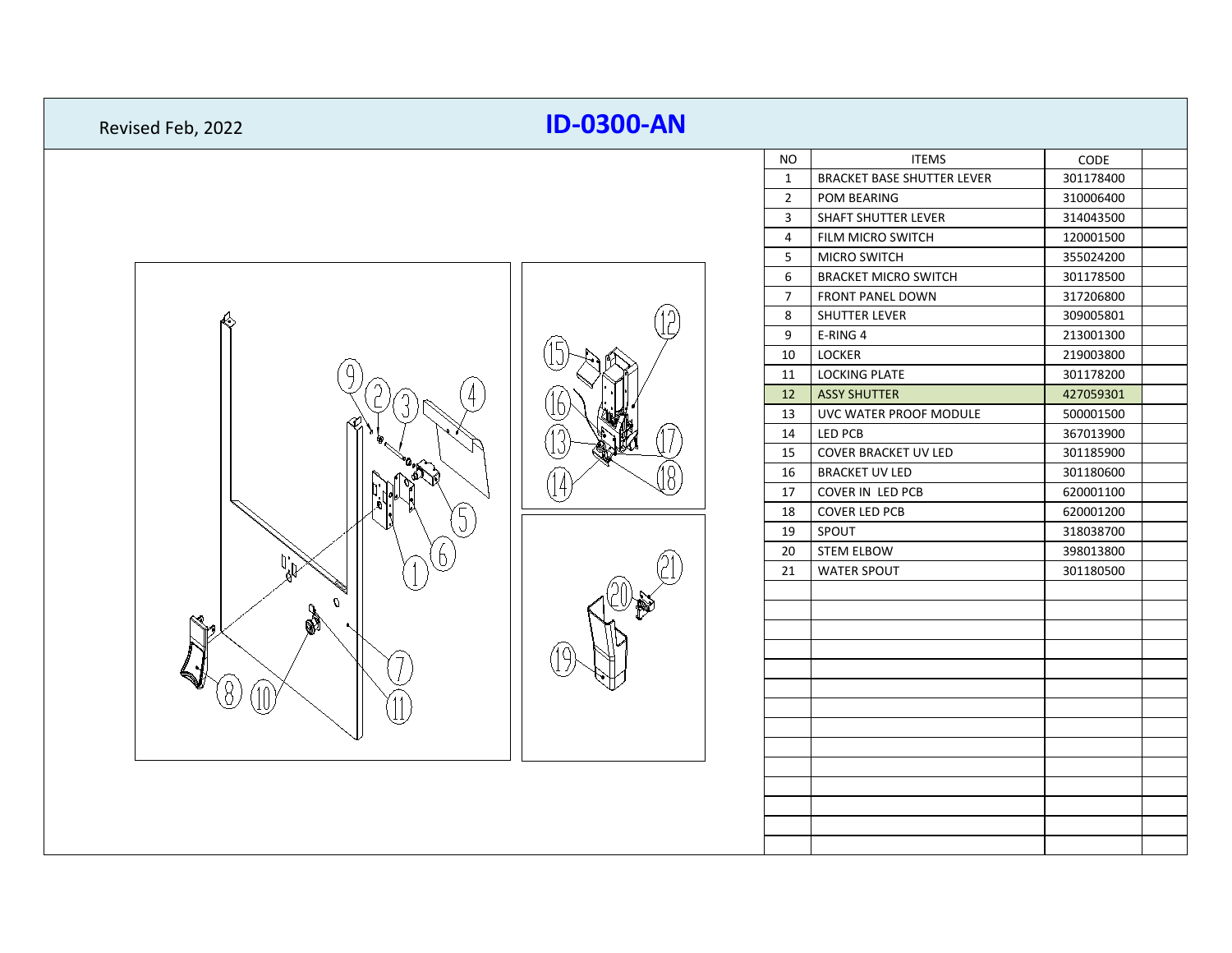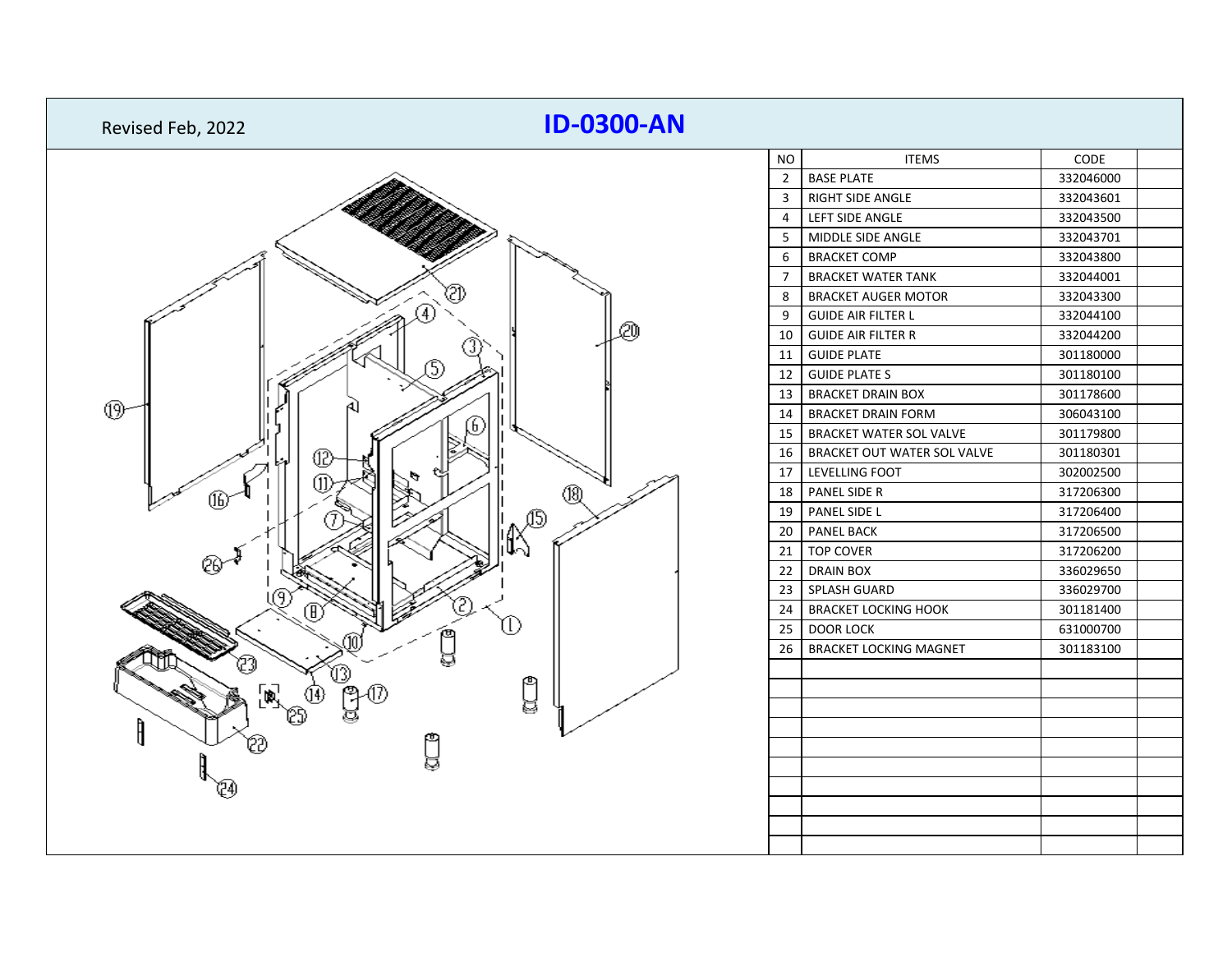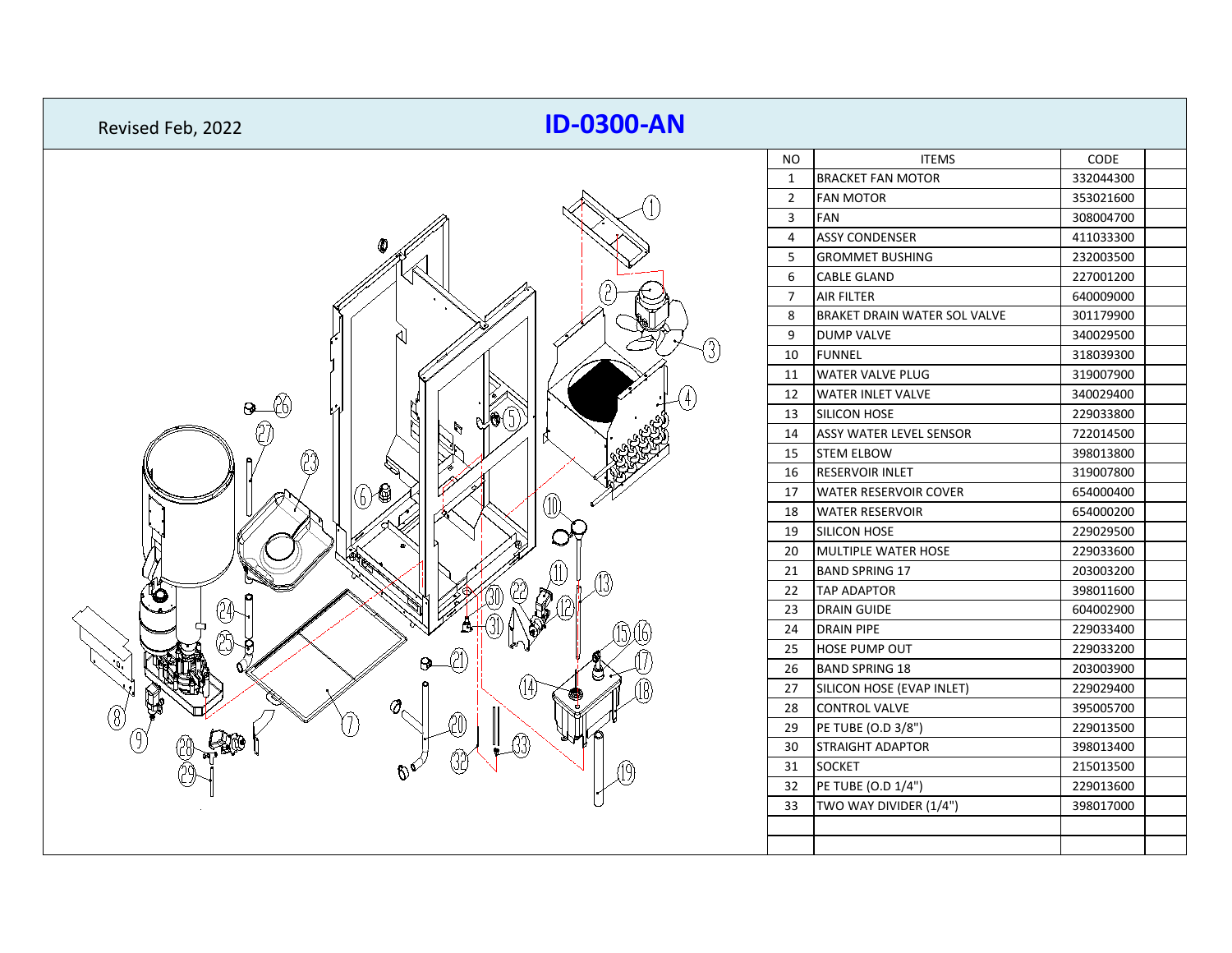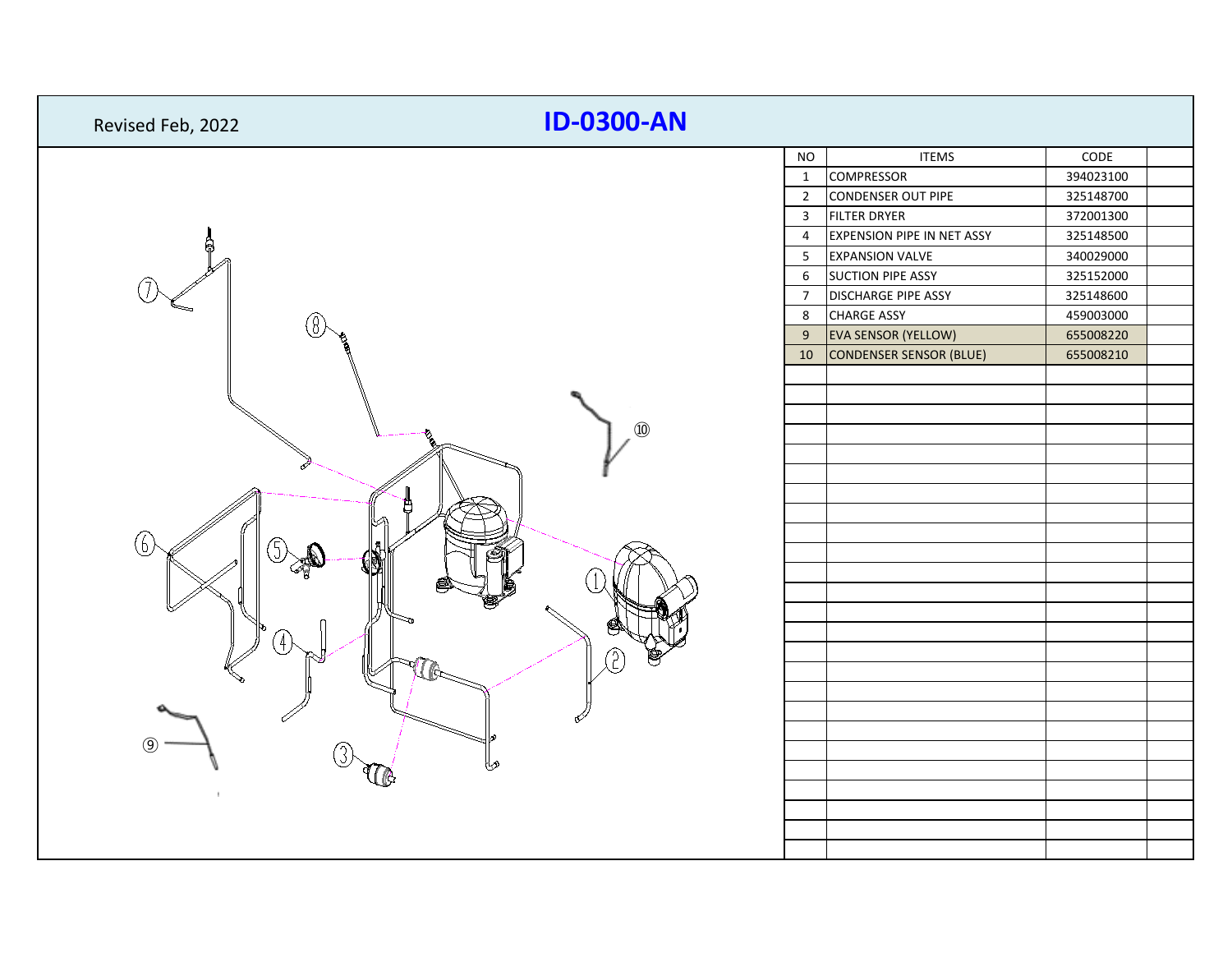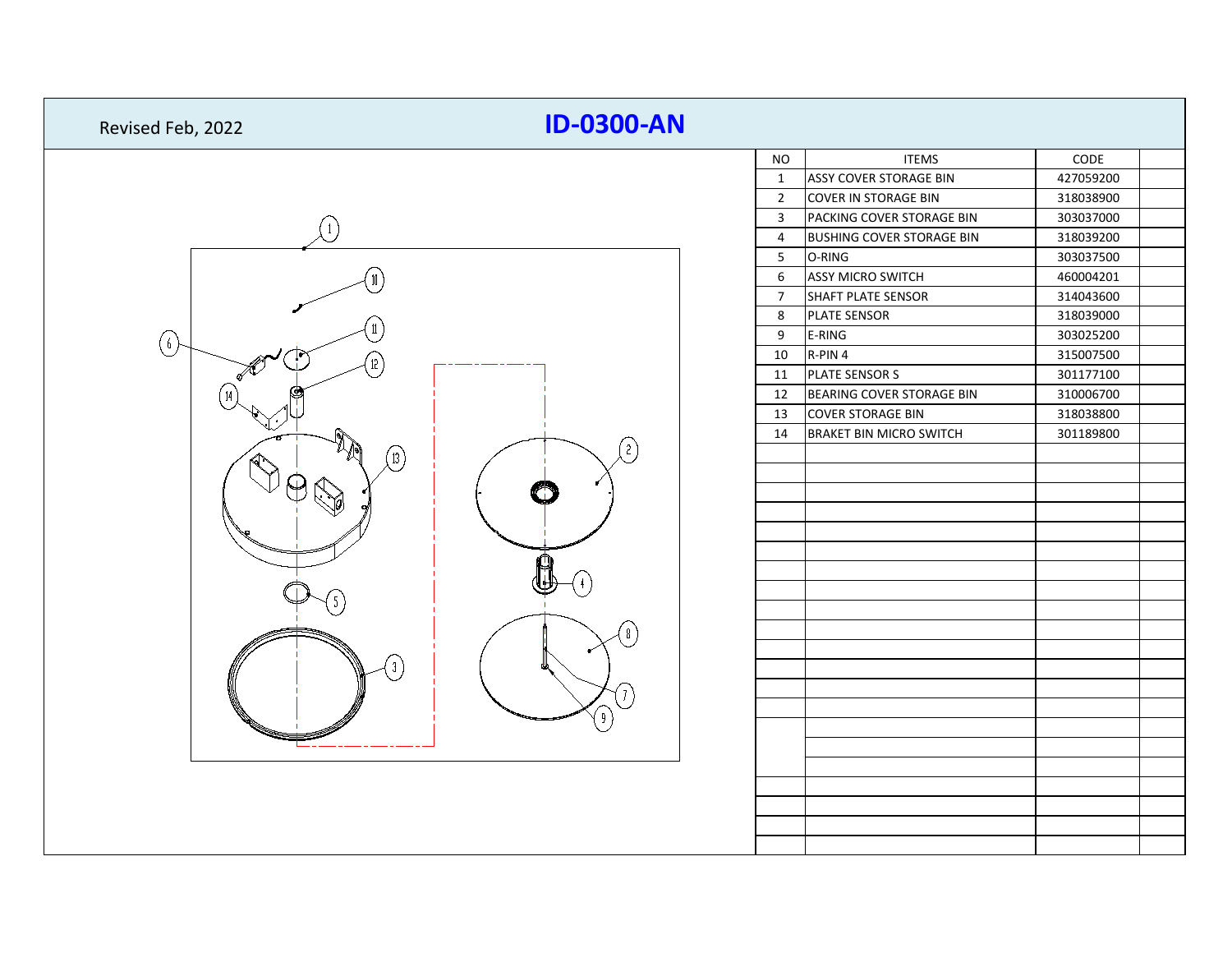